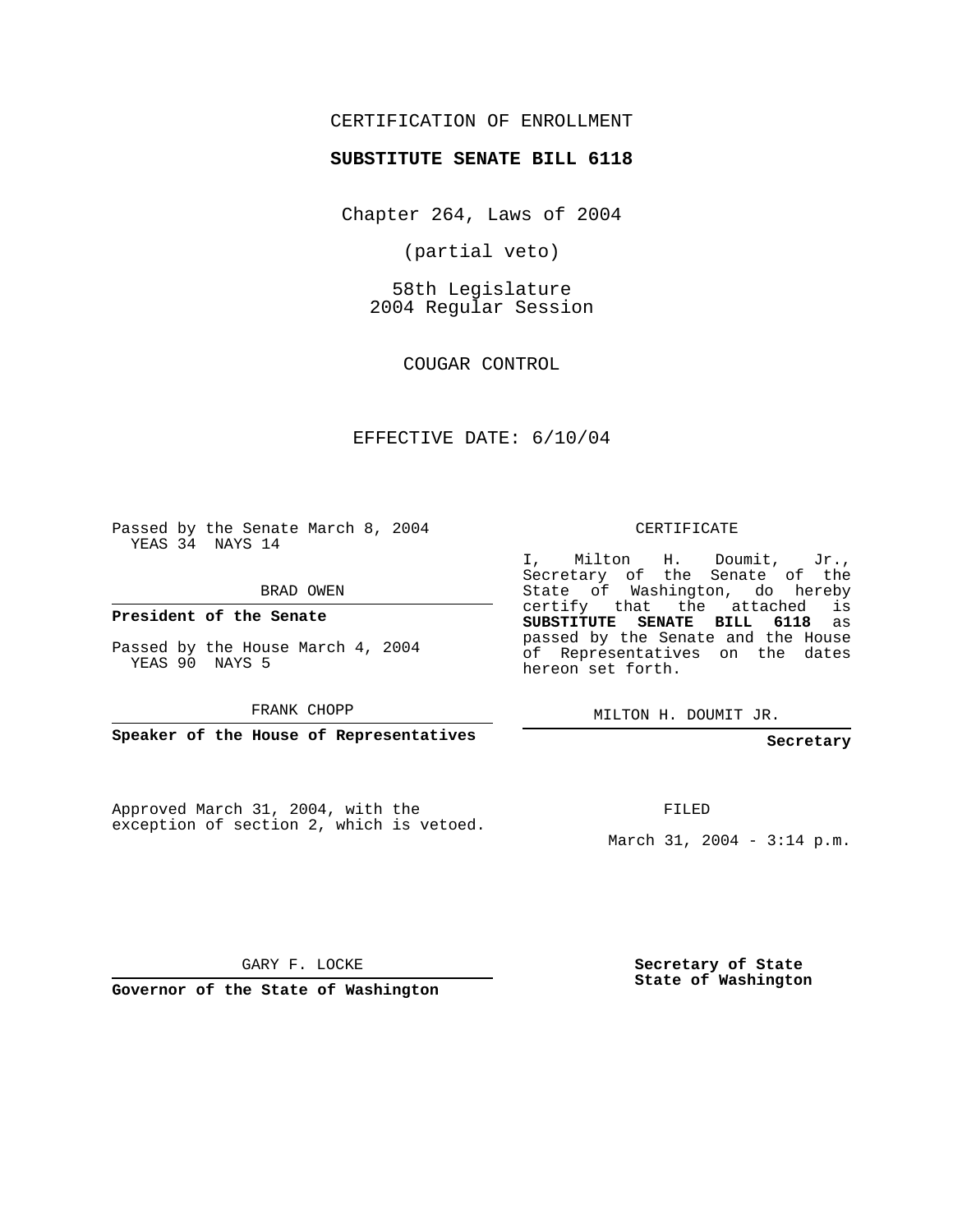# **SUBSTITUTE SENATE BILL 6118** \_\_\_\_\_\_\_\_\_\_\_\_\_\_\_\_\_\_\_\_\_\_\_\_\_\_\_\_\_\_\_\_\_\_\_\_\_\_\_\_\_\_\_\_\_

\_\_\_\_\_\_\_\_\_\_\_\_\_\_\_\_\_\_\_\_\_\_\_\_\_\_\_\_\_\_\_\_\_\_\_\_\_\_\_\_\_\_\_\_\_

AS AMENDED BY THE HOUSE

Passed Legislature - 2004 Regular Session

**State of Washington 58th Legislature 2004 Regular Session**

**By** Senate Committee on Parks, Fish & Wildlife (originally sponsored by Senators Morton, Stevens, Deccio, Mulliken, Roach and Swecker)

READ FIRST TIME 02/05/04.

1 AN ACT Relating to a pilot program for cougar control; and creating new sections.

BE IT ENACTED BY THE LEGISLATURE OF THE STATE OF WASHINGTON:

 NEW SECTION. **Sec. 1.** (1) The department of fish and wildlife, in cooperation and collaboration with the county legislative authorities of Ferry, Stevens, Pend Oreille, Chelan, and Okanogan counties, shall recommend rules to establish a three-year pilot program within select game management units of these counties, to pursue or kill cougars with the aid of dogs. A pursuit season and a kill season with the aid of dogs must be established through the fish and wildlife commission's rule-making process, utilizing local dangerous wildlife task teams comprised of the two collaborating authorities. The two collaborating authorities shall also develop a more effective and accurate dangerous wildlife reporting system to ensure a timely response. The pilot program's primary goals are to provide for public safety, to protect property, and to assess cougar populations.

 (2) Any rules adopted by the fish and wildlife commission to establish a pilot project allowing for the pursuit or hunting of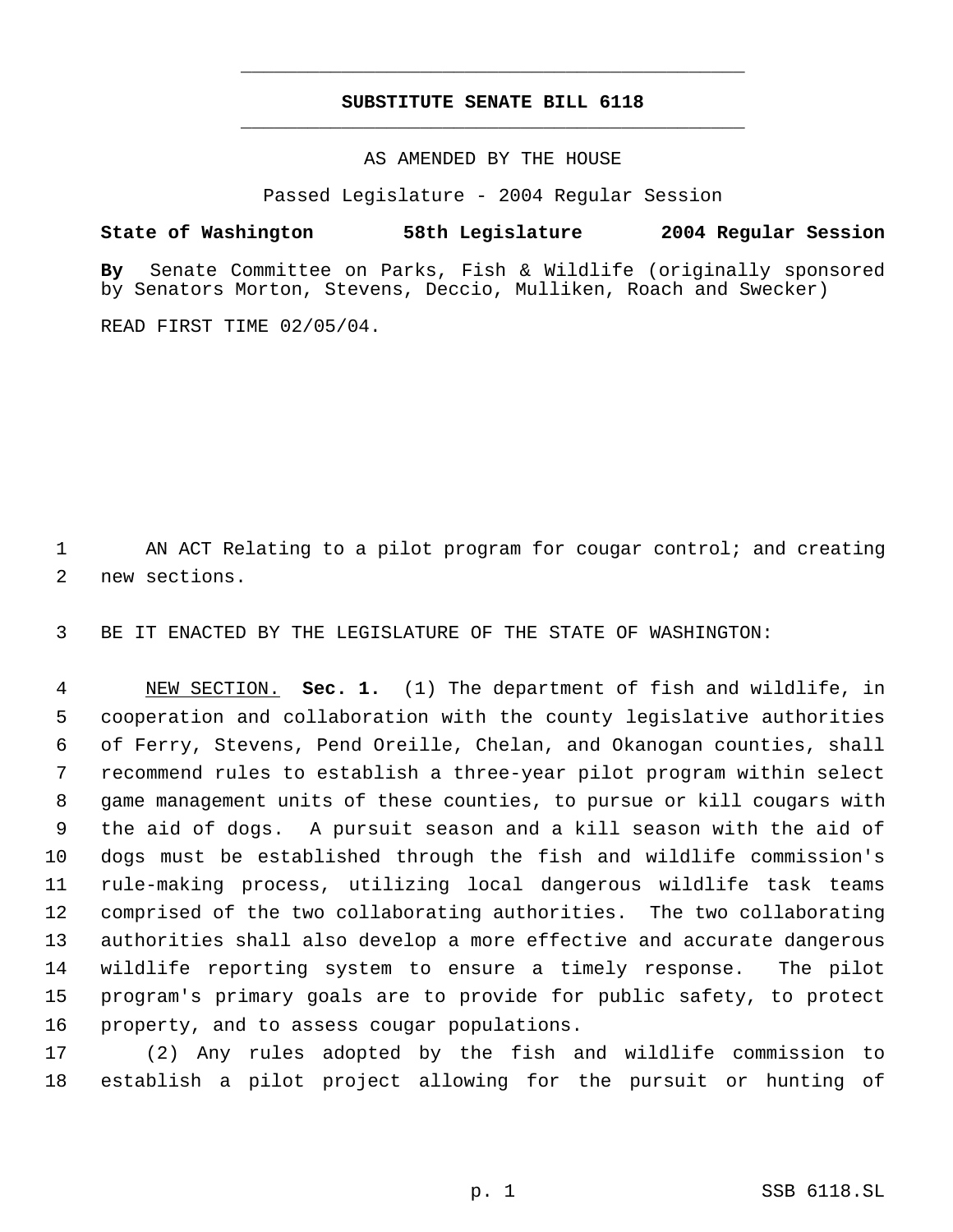cougars with the aid of dogs under this section only must ensure that all pursuits or hunts are:

(a) Designed to protect public safety or property;

(b) Reflective of the most current cougar population data;

 (c) Designed to generate data that is necessary for the department to satisfy the reporting requirements of section 3 of this act; and

 (d) Consistent with any applicable recommendations emerging from research on cougar population dynamics in a multiprey environment conducted by Washington State University's department of natural resource sciences that was funded in whole or in part by the department of fish and wildlife.

 *\*NEW SECTION. Sec. 2. A county legislative authority may request inclusion in the pilot project authorized by this act after taking the following actions:*

 *(1) Adopting a resolution that requests inclusion in the pilot project;*

 *(2) Documenting the need to participate in the pilot program by identifying the number of cougar/human encounters and livestock and pet depredations; and*

 *(3) Demonstrating that existing cougar depredation permits, public safety cougar hunts, or other existing wildlife management tools have not been sufficient to deal with cougar incidents in the county. \*Sec. 2 was vetoed. See message at end of chapter.*

 NEW SECTION. **Sec. 3.** After the culmination of the pilot project authorized by this section, the department of fish and wildlife must report to the fish and wildlife commission and the appropriate committees of the legislature:

 (1) Recommendations for the development of a more effective and accurate dangerous wildlife reporting system, a summary of how the pilot project aided the collection of data useful in making future wildlife management decisions, and a recommendation as to whether the pilot project would serve as a model for effective cougar management into the future. The report required by this subsection must be completed in collaboration with the counties choosing to participate in the pilot program.

 (2) Recommendations for a new and modern cougar management system that focuses on altering the behavior of wild cougars, and not solely